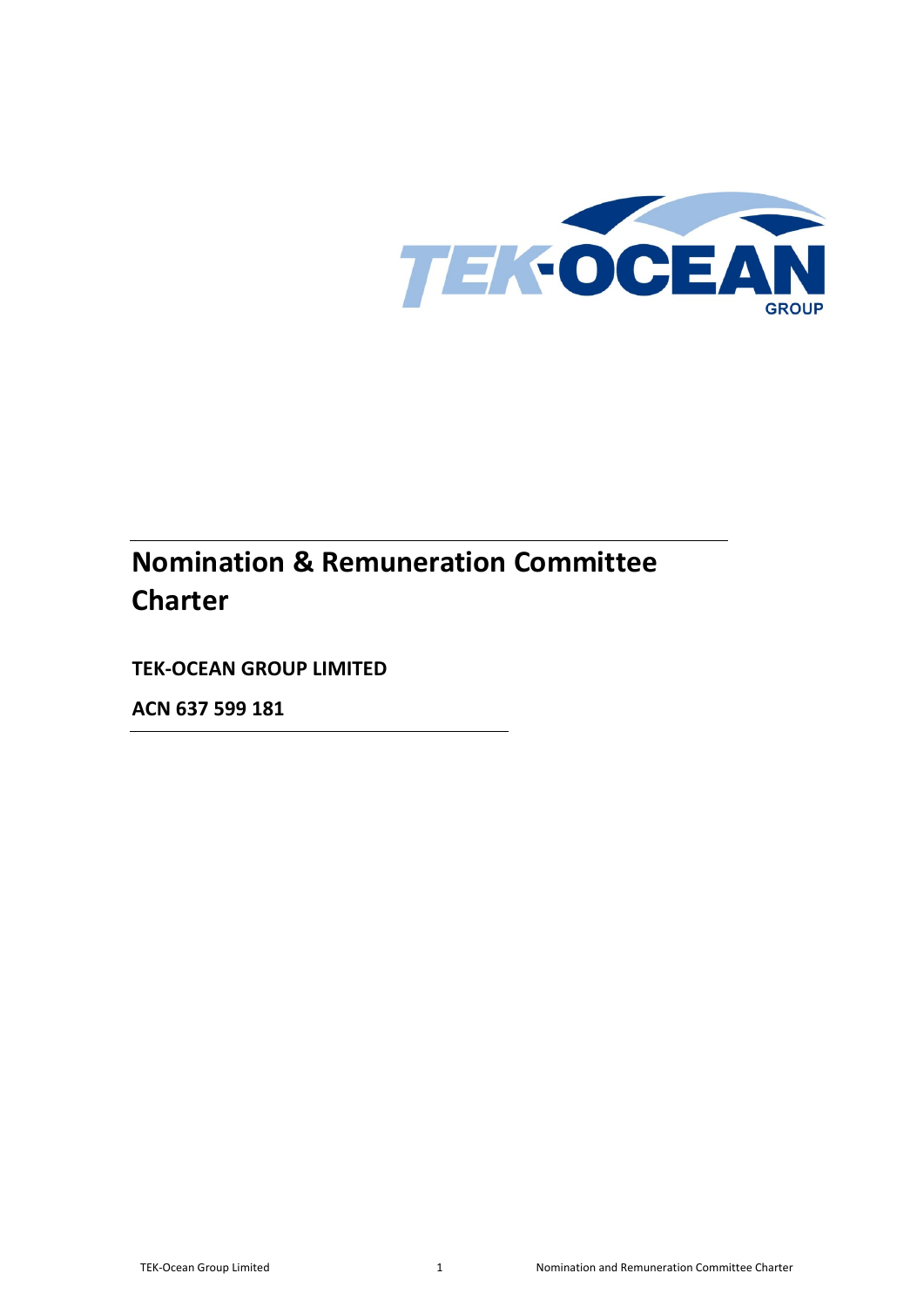# **1. Standing**

The Nomination & Remuneration Committee (**Committee**) is a committee of the board of directors (**Board**) of TEK-Ocean Group Limited ACN 637 599 181 (**Company**).

The Committee will also undertake the role of the nomination and remuneration committee for the board of directors of each subsidiary of the Company (**Subsidiary**) where required. In making decisions in relation to a Subsidiary, the Committee is acting as a committee of the board of that Subsidiary.

## **2. Membership**

- (a) It is intended that the Committee consist of:
	- (i) a minimum of 3 members a majority of whom are independent directors; and
	- (ii) an independent Director of the Company as Chair.
- (b) The Board may appoint additional Directors to the Committee or remove or replace members of the Committee by resolution. Members may withdraw from membership by written notification to the Board.
- (c) Non-Committee members may attend all or part of a meeting at the invitation of the Committee Chair.
- (d) The Company Secretary, or his or her delegate, must attend all Committee meetings as minute secretary.

## **3. Role and responsibilities: Nomination**

The responsibilities of the Committee are as follows:

- (a) assist the Board to develop and disclose a Board skills matrix setting out the mix of skills and diversity that the Board currently has or is looking to achieve in its membership;
- (b) assist the Board in regularly reviewing its Board skills matrix to ensure it covers the skills required to address existing and emerging business and governance issues of the Company;
- (c) review and recommend to the Board the size and composition of the Board, including review of Board succession plans and the succession of the Chair of the Board, CEO and other senior executives, having regard to the skills matrix and the objective that the Board comprise Directors with a broad range of skills, expertise and experience from a broad range of background, including gender;
- (d) review and recommend to the Board the composition and membership of the Board, including: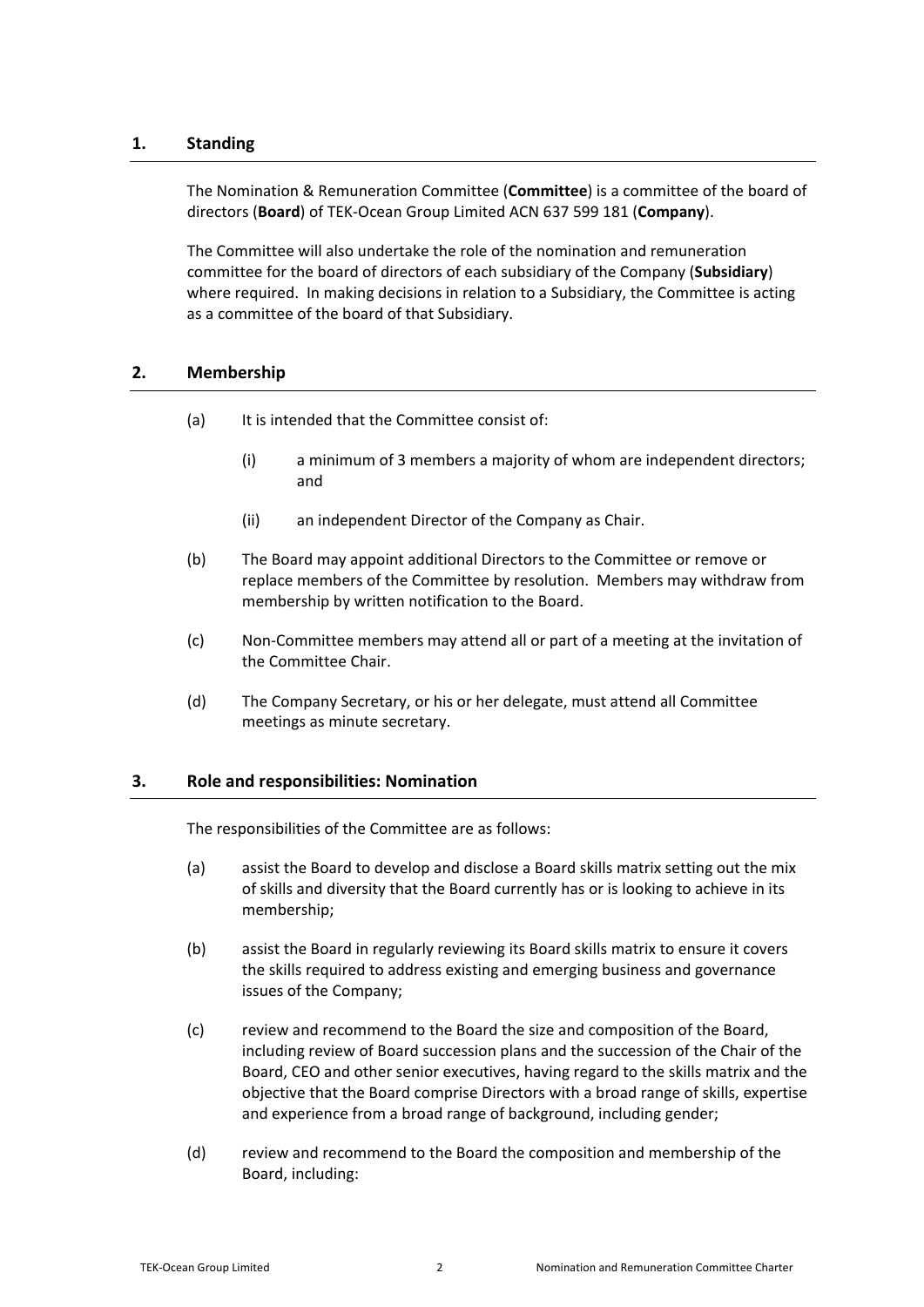- (i) making recommendations for the re-election of Directors, subject to the principle that a Committee member must not be involved in making recommendations to the Board in respect of themselves;
- (ii) assisting the Board to identify qualified individuals for nomination to the Board in accordance with the policy outlined in section [4;](#page-3-0)
- (e) assist the Board with the development and implementation of a process for evaluating the performance of the board, its committees and directors;
- (f) assist the Board as required in relation to the performance evaluation of the Board, its committees and individual Directors;
- (g) review and make recommendations in relation to any corporate governance issues as requested by the Board from time to time;
- (h) review the Board Charter on a periodic basis and recommend any amendments for Board consideration;
- (i) ensure that processes are in place to support Director induction programs and provide continuing professional development opportunities for Directors and regularly review the effectiveness of these processes;
- (j) regularly assess whether the directors of the Company as a group have the skills, knowledge and experience to deal with new and emerging business and governance issues and recommend professional development opportunities to address such gaps;
- (k) ensure directors receive briefings on material developments in laws, regulations and accounting standards relevant to the Company;
- (l) in accordance with the Company's Diversity Policy, develop and recommend to the Board measurable objectives for achieving gender diversity and, on an annual basis, review them and recommend any changes to the Board;
- (m) on an annual basis, review the effectiveness of the Company's Diversity Policy by:
	- (i) assessing the Company's progress towards the achievement of the measurable objectives and any strategies aimed at achieving the objectives;
	- (ii) reporting to the Board recommending any changes to the measurable objectives, strategies or the way in which they are implemented; and
- (n) in accordance with the Company's Diversity Policy, on an annual basis, review the relative proportion of women and men on the Board, in senior management positions and in the workforce at all levels of the Group, and submit a report to the Board which outlines the Committee's findings or, if applicable, provide the Board with the Company's most recent indicators as required by the Workplace Gender Equality Act 2012.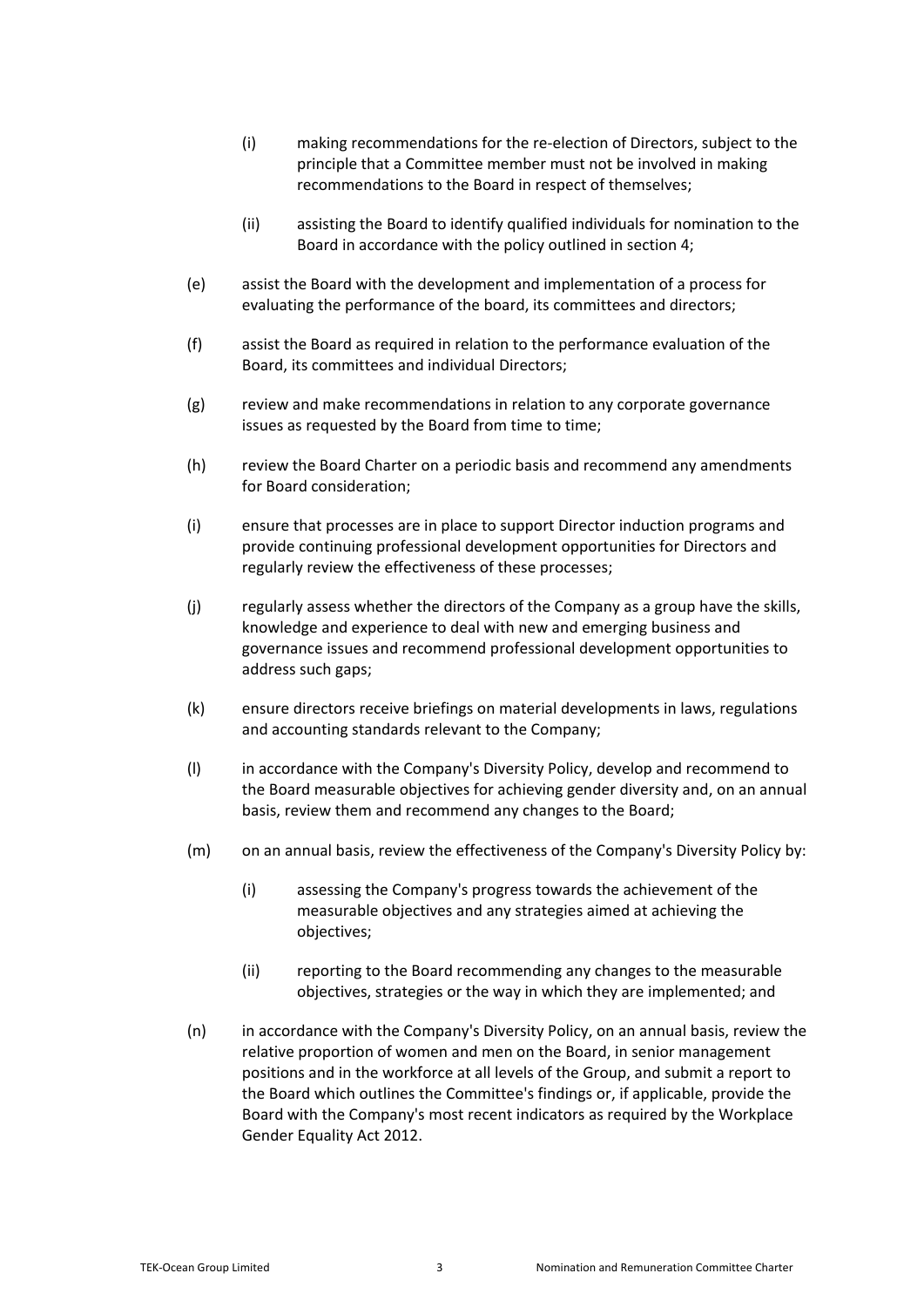## <span id="page-3-0"></span>**4. Selection and appointment: New Directors or Senior Executives**

## **4.1 Policy**

Factors to be considered when reviewing a potential candidate for Board appointment include:

- (a) the skills, experience, expertise and personal qualities that will best complement Board effectiveness (including having regard to the Board skills matrix);
- (b) the existing composition of the Board, having regard to the factors outlined in the Company's Diversity Policy and the objectives of achieving a Board comprising Directors from a diverse range of backgrounds;
- (c) the capability of a candidate to devote the necessary time and commitment to the role (this involves a consideration of matters such as other Board or executive appointments); and
- (d) potential conflicts of interest and independence.

#### **4.2 Procedure**

- (a) Detailed background information in relation to a potential candidate should be provided to all Directors.
- (b) The identification of potential candidates may be assisted by the use of external search organisations if considered appropriate.
- (c) Appropriate checks should be undertaken before appointing a person or putting forward to shareholders a candidate for election as a Director. This process may be assisted by the use of external organisations if considered appropriate.
- (d) An offer of a Board appointment must be made by the Chair only after having consulted with all Directors, with any recommendations from the Committee having been circulated to all Directors.
- (e) All new Board appointments should be confirmed by letter in the standard format as approved by the Board or the Committee from time to time.

## **5. Re-election of Directors**

Each year, the Committee will review each of the Directors who are seeking re-election having regard to;

- (a) their independence;
- (b) the results of their performance review;
- (c) the time required from a non-executive director to undertake the role and whether they are meeting such requirement;
- (d) the Company's succession plan;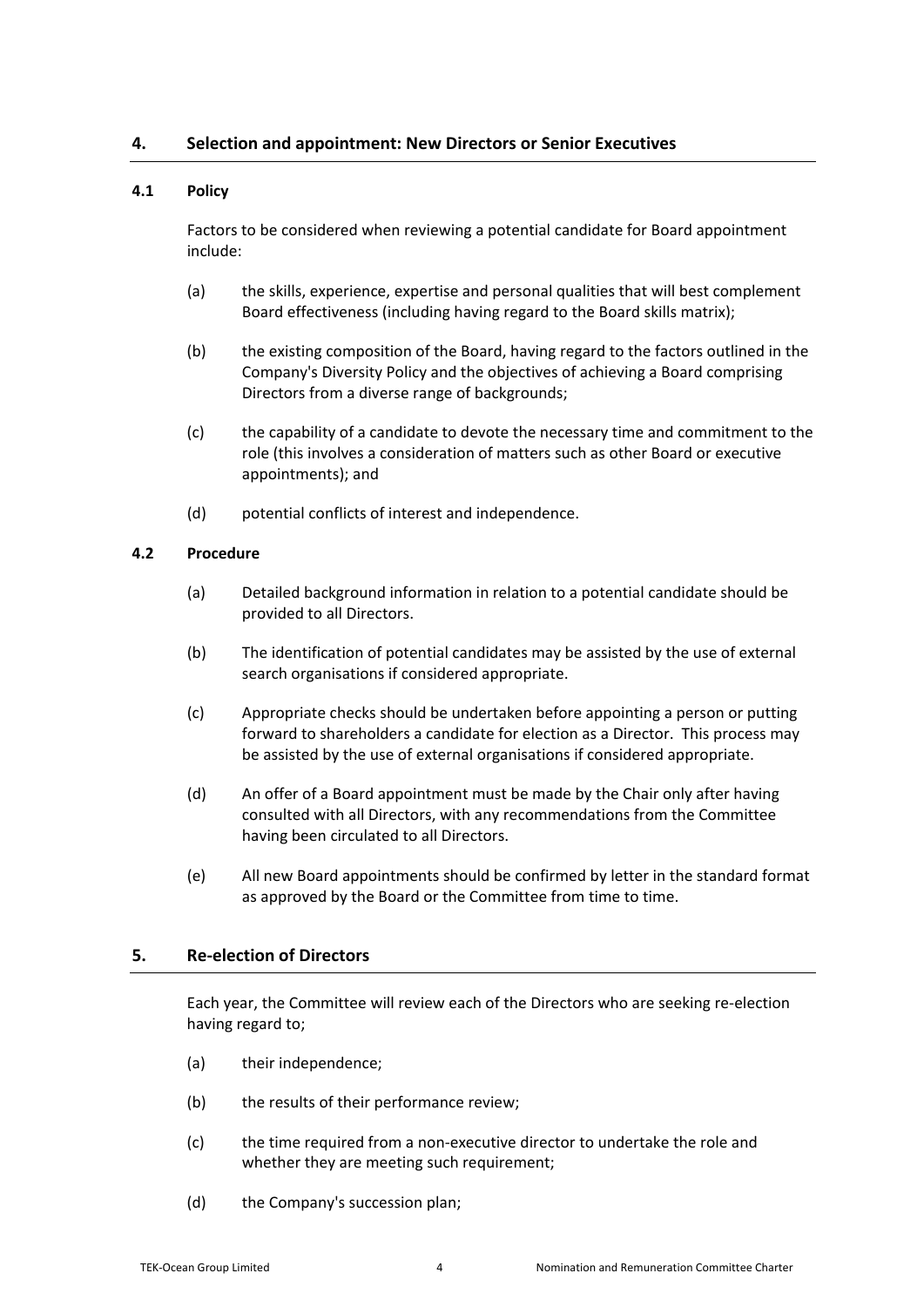- (e) their skill set relative to the Company's strategy; and
- (f) any other factor considered relevant to the Director's contribution to the Board.

On the basis of its review, the Committee will make recommendations to the Board regarding whether to support the Director's re-election and a summary of the reason why the Board makes such recommendations. This Committee's review should ensure that the Company can provide its shareholders with all material information in its possession to assist in making a decision on whether or not to re-elect a director.

## **6. Role and responsibilities: Remuneration**

The responsibilities of the Committee are as follows:

- (a) review the recommended arrangements for the executive Directors (including the CEO and the executives reporting to the CEO), including contract terms, annual remuneration, participation in the Company's short and long term incentive plans and the process by which any pool of directors' fees approved by security holders is allocated;
- (b) review annually make recommendations to the Board in relation to individual non-executive director remuneration;
- (c) review and approve short term incentive strategy, performance targets and bonus payments for the CEO, the CFO, General Manager and COO (where applicable);
- (d) review and recommend to the Board major changes and developments in the Company's remuneration, recruitment, retention and termination policies and procedures for senior management;
- (e) review and recommend to the Board major changes and developments in the remuneration policies, superannuation arrangements, personal practices and industrial relations strategies for the Group;
- (f) review and recommend to the Board the senior management performance assessment processes and results as they reflect the capability of management to realise the business strategy;
- (g) review and recommend to the Board major changes and developments to the Company's employee equity incentive plans;
- (h) recommend to the Board whether offers are to be made under any or all of the Company's employee equity incentive plans in respect of a financial year;
- (i) oversee the operation of the Company's employee equity incentive plans in place from time to time;
- (j) review and make recommendations to the Board on remuneration by gender;
- (k) review and recommend to the Board remuneration arrangements for the Chair of the Board and the non-executive Directors of the Board, including fees, travel and other benefits;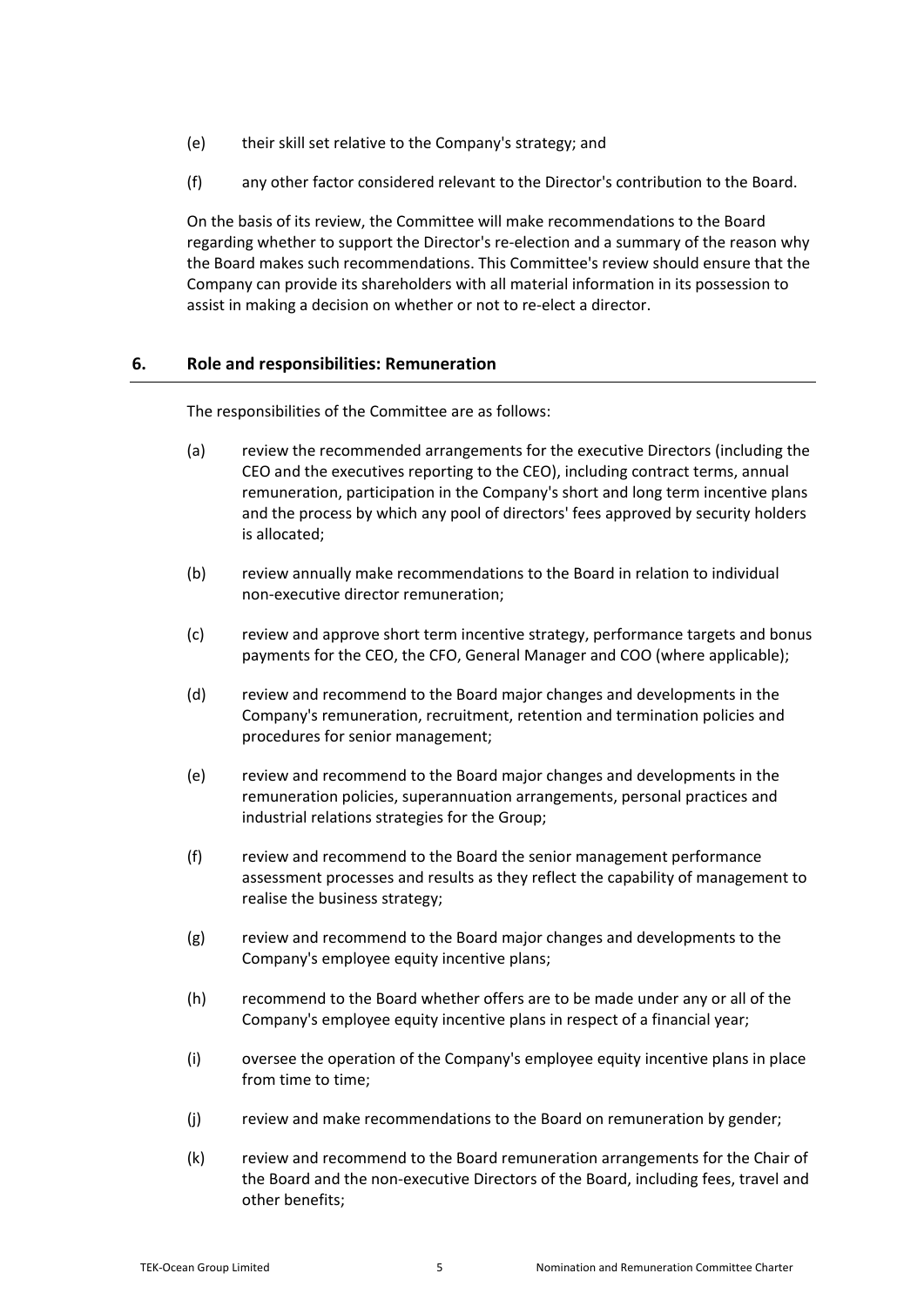- (l) approving the appointment of remuneration consultants for the purposes of the *Corporations Act 2001* (Cth);
- (m) be satisfied that the Board, the Committee and management have available to them sufficient information and external advice to ensure informed decisionmaking regarding remuneration;
- (n) review and recommend to the Board the remuneration report prepared in accordance with the *Corporations Act 2001* (Cth) for inclusion in the annual Directors' Report; and
- (o) review and facilitate shareholder and other stakeholder engagement in relation to the Company's remuneration policies and practices.

## **7. Remuneration policy**

- (a) In discharging its responsibilities, the Committee must have regard to the following policy objectives:
	- (i) to ensure the Company's remuneration structures are equitable and aligned with the long term interests of the Company and its shareholders and having regard to relevant Company policies without rewarding conduct that is contrary to the entity's values or risk appetite;
	- (ii) to attract and retain skilled executives;
	- (iii) to ensure the remuneration structure is consistent with and promotes the achievement of strategic objectives and adherence to the Group's values, policies and procedures;
	- (iv) to ensure employees are remunerated fairly for the work undertaken having regard to the remuneration of employees in comparable positions in comparable organisations in comparable geographic locations;
	- (v) to structure short and long term incentives that are challenging and linked to the creation of sustainable shareholder returns; and
	- (vi) to ensure any termination benefits are justified and appropriate.
- (b) In the discharge of the Committee's responsibilities, no executive should be directly involved in determining their own remuneration and be alive to the potential conflict of interest in an executive being involved in setting the remuneration for other executives that may indirectly affect their own.
- (c) The Committee must at all times have regard to, and notify the Board as appropriate, of all legal and regulatory requirements, including shareholder approvals which are necessary to obtain.

## **8. Disclosure**

The Board will make available on the Company's website: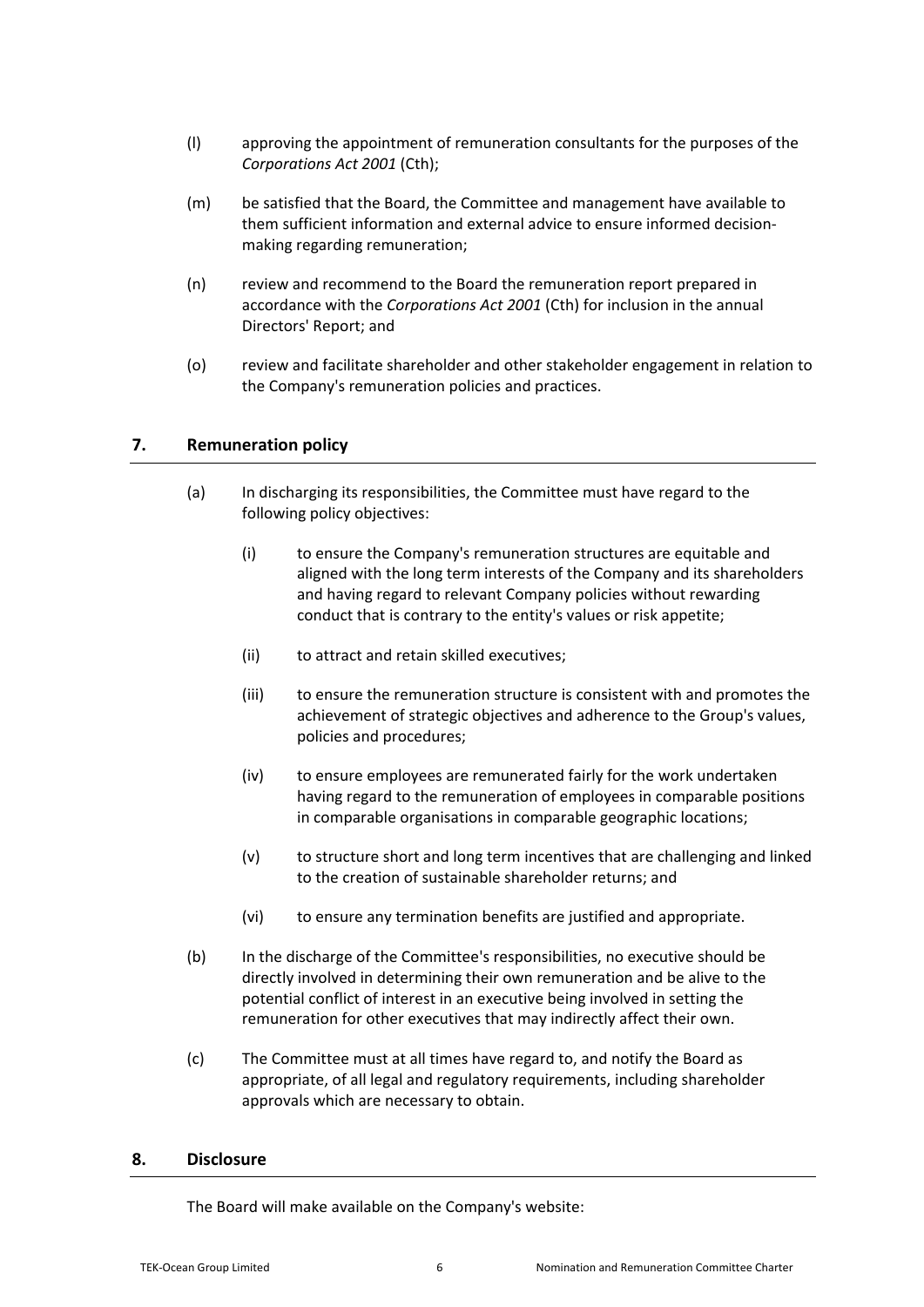- (a) the Nomination and Remuneration Committee Charter;
- (b) the members of the Committee; and
- (c) at the end of each reporting period, the number of times the Committee met throughout that year and the individual attendances of the members at those meetings.

## **9. Review**

The Board will, at least once each year, review the performance, membership and charter of the Committee to determine its adequacy for the Company's current circumstances, and the Committee may make recommendations to the Board in relation to the Committee's membership, responsibilities, functions or otherwise.

#### **10. Administrative matters**

The proceedings of the Committee will be conducted in accordance with the provisions set out in Annexur[e 1.](#page-7-0)

## **11. Approved and Adopted**

This Policy was approved and adopted by the Board on 25 February 2021.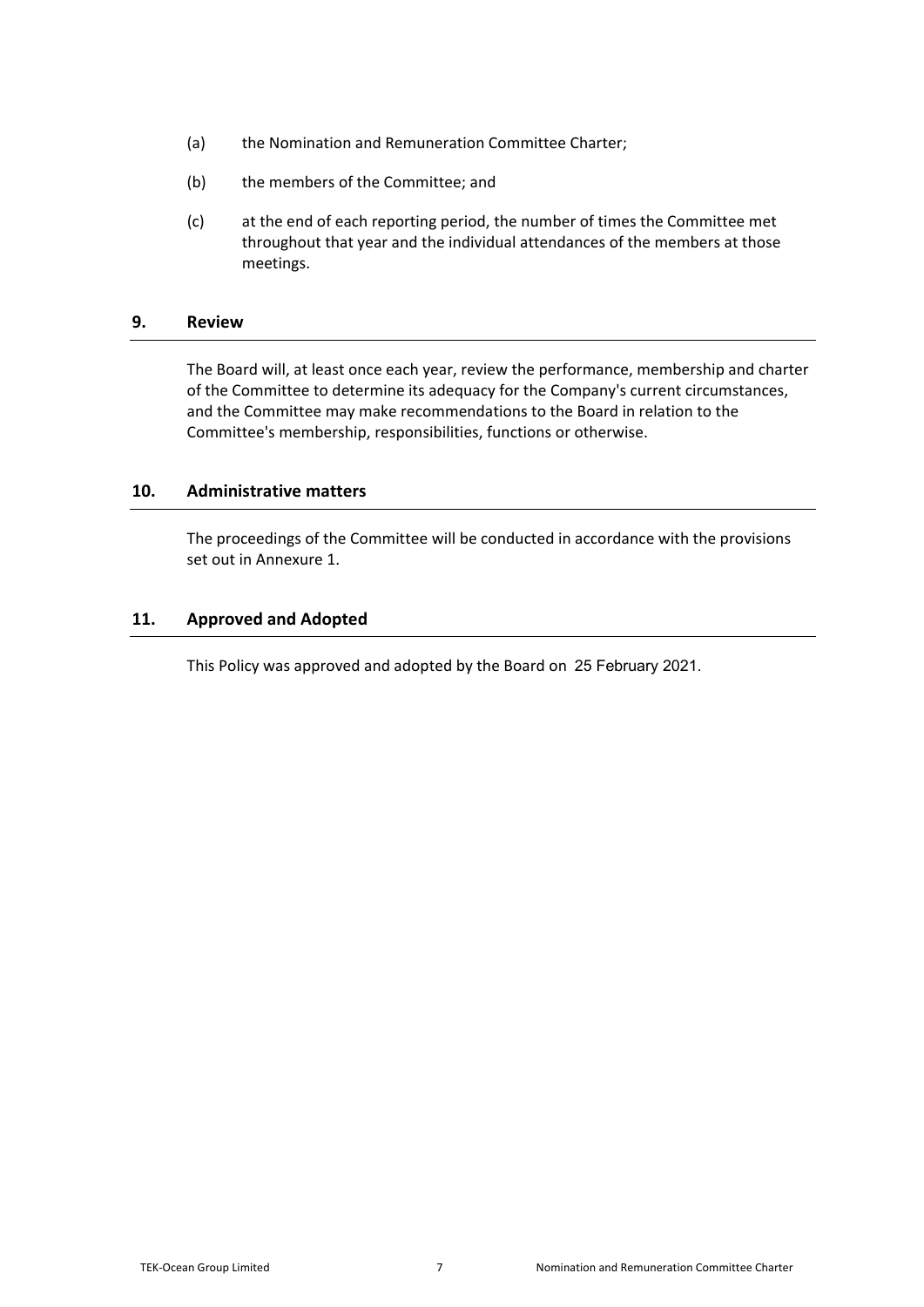#### <span id="page-7-0"></span>**1. Meetings**

The Committee will meet as often as the Committee members deem necessary in order to fulfil their role. However, it is intended that the Committee will normally bi-annually.

#### **2. Quorum**

The quorum is at least 2 members present, either in person or by using technology.

#### **3. Convening and notice of meeting**

Any member may, and the Company Secretary must upon request from any member, convene a meeting of the Committee.

Notice will be given to every member of the Committee, of every meeting of the Committee. However, there is no minimum notice period and acknowledgement of receipt of notice by all members is not required before the meeting may be validly held.

The Company Secretary will distribute in advance of the meeting of the Committee the agenda and related papers to each of the Committee members or any other persons determined by the Committee.

#### **4. Voting at meetings**

The Committee should pursue collective decision-making and seek consensus where possible. The Committee Chair should test consensus and, if a unanimous view cannot be reached, decisions will be based on a majority view.

Each Committee member will have one vote. If any equal number of votes is cast for and against a resolution, the Committee Chair does not have a casting vote in addition to their vote as a Committee member and the resolution is not passed.

## **5. Independent advice**

The Committee may seek the advice of the auditors, solicitors or other independent advisors, consultants or specialists as to any matter pertaining to the powers or duties of the Committee or the responsibilities of the Committee.

#### **6. Minutes**

Minutes of the meetings of the Committee must be kept by the Company Secretary and, after approval by the Committee chair, be presented at the next relevant Board meeting.

All minutes of the Committee must be entered in a minute book maintained for the purpose and will be open at all times for inspection by any Director.

#### **7. Reporting**

It is intended that the Committee chair will prepare a report of the actions of the Committee to be included in the Board papers for the Board meeting next following a